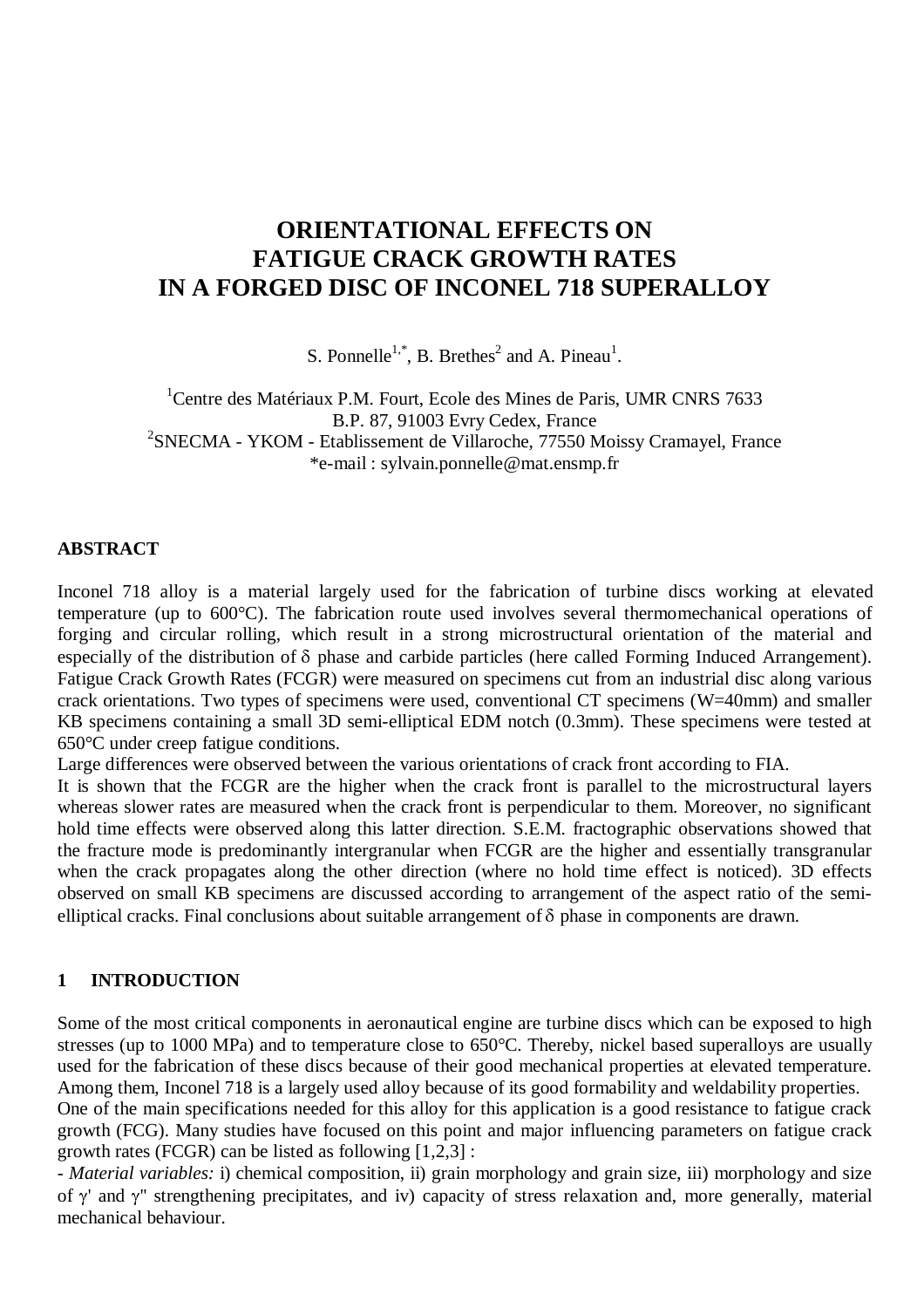*- Environmental and mechanical variables:* i) temperature, ii) frequency and waveform of fatigue cycle, iii) creep-fatigue interaction, and iv) environmental effects and particularly oxidation effects.

Emphasis should be laid on fracture modes depending upon temperature and cycle frequency [4]. Three fracture modes can be observed on 718 alloy. At low temperature and high frequency, fracture is fully transgranular and FCGR is relatively low, depending only on the cycle amplitude ("cycle dependent" mode). On the opposite, at high temperature and low frequency, fracture mode is fully intergranular and FCGR is particularly high, depending on the time exposed at high load. This fracture mode is called "time dependent". Differences in FCGR of up to two orders of magnitude can be measured between the two modes. Finally, stands the mixed mode regime between these two extreme conditions, corresponding to intermediate FCGR. As a rule, creep-oxidation-fatigue interactions at elevated temperatures (~650°C) lead to FCGR behaviour which is time dependent.

Most of these previous studies used laboratory materials such as bars or plates, with various heat treatments. The fabrication route used for discs involves several thermomechanical operations of forging and circular rolling which result in a strong orientation of the microstructural details (see material section). Very few results based on industrial components and considering anisotropy of FCGR due to microstructural effects have been reported. However, Pédron and Pineau [5] showed the influence of a number of microstructural effects using specimens cut from a rolled ring of alloy 718. The authors have concentrated on the effect of grain size. At 650°C, for creep fatigue conditions (5 min hold-time at maximum load), FCGR was shown to be higher for small grains than for coarse ones, best results being obtained on a duplex microstructure. The other conclusion is that FCGR is significantly reduced when the crack front is oriented perpendicularly to the rolling direction compared to a crack orientated along this direction.

This paper presents some results of an on going study of FCGR at 650°C in an industrial forged disc of Inconel 718 alloy, as regards crack front position related to microstructural orientations, pointing out strong anisotropy effects.

# **2 MATERIAL**

# *2.1 General characteristics*

All the specimens of this study were cut from a forged turbine disc produced by SNECMA. The fabrication route starts from a triple melted billet (VIM - VAR - ESR). The chemical composition is given in TABLE 1. The forming of the disc consists of a sequence of forging and circular rolling and final die stamping at different temperatures. Conventional heat treatment is then applied consisting in a first treatment at 955°C for 1 h followed by air cooling, then in an ageing treatment at 720°C for 8 h, followed by furnace cooling down to 620°C, and final ageing at 620°C for 8 h before air cooling. These treatments lead to a fine grained austenitic  $\gamma$  matrix (ASTM 9-10), strengthened by the precipitation of  $\gamma'$  (Ni<sub>3</sub>(Ti-Al), FCC, 20 nm spheres) and  $y''$  (Ni<sub>3</sub>(Nb-Ti), BCT, 20 nm discs). Volume fraction of  $y''$  precipitate is about 15%.

| $\mathbf{v}$<br>Nı | -                          | $\tilde{\phantom{a}}$<br>۰.<br>◡▴ | -     | $\mathbf{r}$<br>M0        | .<br><b>TAN</b>                           | m<br>c<br>ı u      | m<br>--          | TА             |
|--------------------|----------------------------|-----------------------------------|-------|---------------------------|-------------------------------------------|--------------------|------------------|----------------|
| balance            | $\Omega$<br>$\sim$<br>U.UJ | 94<br>$\overline{ }$              | 18.00 | $\sim$<br>-<br><u>_ ,</u> | $\overline{\phantom{a}}$<br>$\sim$<br>◡.↩ | $\Omega$ 1<br>v.vi | $\Omega$<br>1.VI | $\sim$<br>V.40 |
|                    |                            |                                   |       |                           | $-1$                                      |                    | $\sim$ $\sim$    |                |

**TABLE 1 : CHEMICAL COMPOSITION OF INCONEL 718 DISC STUDIED (WT %)**

A third type of precipitate is also present in the alloy, the orthorhombic  $Ni<sub>3</sub>Nb$   $\delta$  phase, figure 1. Two populations of  $\delta$  phase can be observed. Particles with very fine platelet morphology (thickness  $< 0.1$  um) are found along grain boundaries or arresting annealing twins inside grains. Bigger cellular  $\delta$ particles are found both at grain boundaries and inside the grains. These precipitates look like ellipsoid discs, 1 to 5  $\mu$ m long and around 0.5  $\mu$ m thick.  $\delta$  phase is measured to occupy about 4 % of the surface.



**FIG. 1 : THE TWO SPECIES OF** G **PHASE**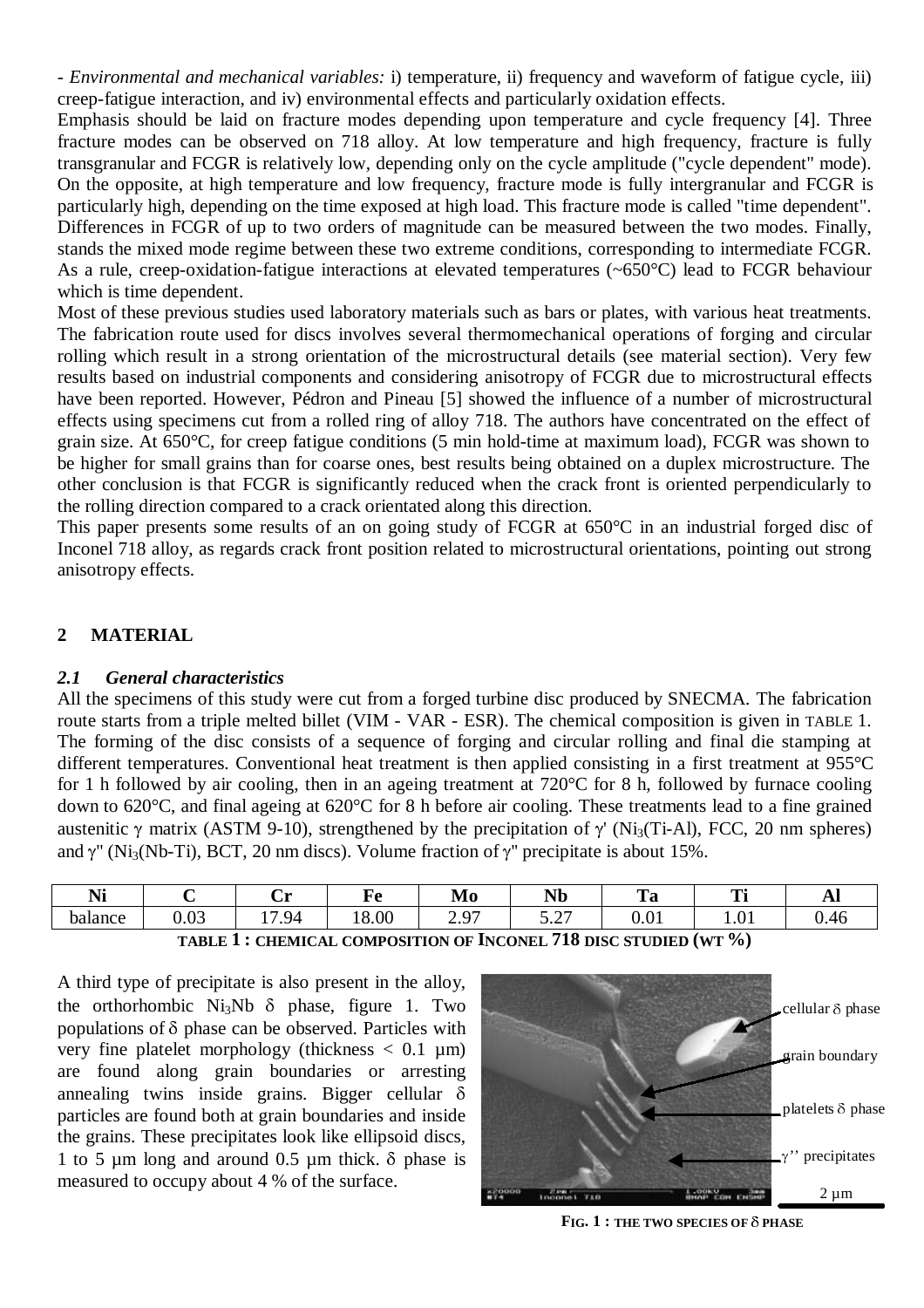The last species of particles present in the alloy are carbides and nitride-carbides with a size from 1 to 10 µm, precipitating essentially at grain boundaries. The percentage of these carbides on surface observation is about 0.3%.

## *2.2 Forming Induced Arrangement (FIA)*

The main difference between a simple forged bar and an industrial component such as a turbine disc lies in the flow pattern of the material. Carbides and  $\delta$  particles are present in the material before or during forming operations, depending on involved temperatures. Hence their arrangement into the industrial part will follow



the mechanical deformations undergone by the material. This is what we call the Forming Induced Arrangement (FIA). Figure 2 reproduces the schematic flow pattern (or FIA) of the disc. Two scales of microstructural arrangement give the observation of flow pattern. The first scale is related to carbide alignment, which can be seen at low magnification after mechanical polishing, before etching. The second scale is related to the cellular  $\delta$  phase arrangement. Fig. 2c reproduces disposition of  $\delta$  discs according to the three directions of the component in the marked extracted volume (Fig 2a). Image analysis of face *r-z* of the cube reveals principal orientation of a majority of ellipsoid discs according to macroscopic FIA. Observations on face  $\theta$ -*z* indicate the same trend whereas no particular orientation is found for  $r-\theta$  face. Hence, the disposition of cellular  $\delta$  phase can be compared to sheets of discs reflecting the history of component deformation during forming. Next sections show the influence of the position of the crack front according to the sheets of  $\delta$  on the FCGR.

# **3 FCGR IN INCONEL 718 DISC**

### *3.1 Experimental procedure of FCGR measurements*

### *3.1.1 Specimens*

Two types of specimens were used for this study.

A first series of data was obtained from conventional CT specimens, 10 mm thick and 40 mm wide (B=10mm, W=40mm). For this kind of specimen, the crack front can be considered as a 2 dimensional (2D) feature.

Other series of data were collected from KB 2.5 specimens (fig. 3). These specimens can be described as plates of section  $t \times 2w$  (2.5×8.3 mm) containing a halfpenny shape initial defect of 0.3 mm radius, performed by electro-discharge machining. Hence, the crack can be considered as a 3 dimensional (3D) problem. For this geometry, SIF is calculated from Newman and Raju equations [6], modified for crack aspect ratio  $> 1$ .

### *3.1.2 Test procedures*

During the test, crack growth is measured by DC Potential Drop technique (DCPD) for both types of specimens. Each specimen is fatigue pre-cracked at room temperature at high frequency (20 to 40Hz) under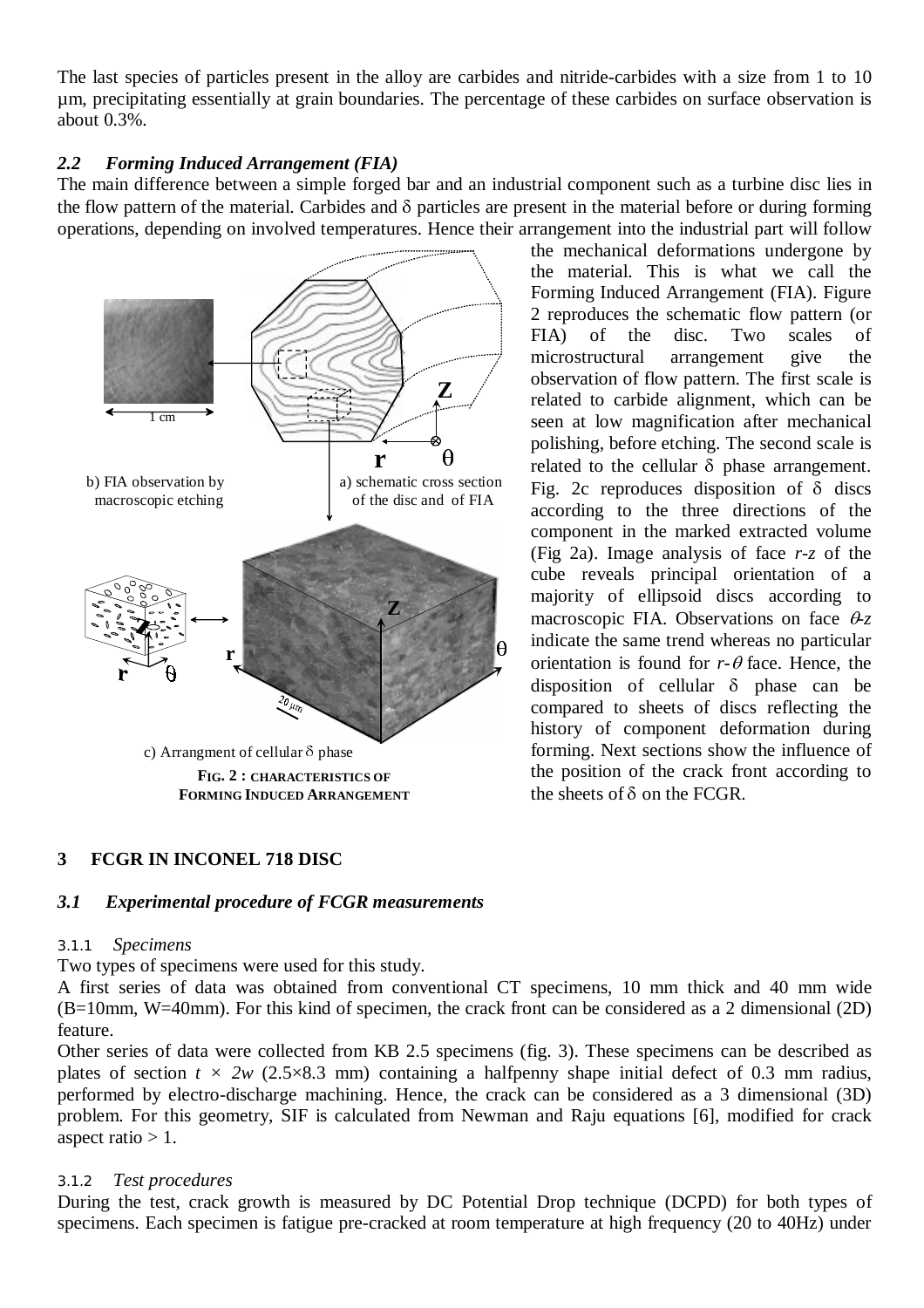sinusoidal wave cycles with a positive load ratio of  $R=0.1$ . As the crack is initiated and propagates, the applied load is progressively reduced to reach the following prescribed conditions. For CT specimens, precracking ends with a crack of an average length of 13 mm and  $\Delta K \sim 15$  MPa $\sqrt{m}$ . For KB 2.5 specimens, precracking ends with a measured edge crack of  $2c = 1$ mm, and  $\Delta K$  around 13 MPa $\sqrt{m}$ . Pre-cracking is then finished at high temperature (650°C) by initiating crack growth under triangular cycles of 20s until 0.1 mm of propagation for KB specimen and 1mm for CT specimen is reached.



**FIG. 3 : KB 2.5 SPECIMEN GEOMETRY WITH ITS INITIAL SEMI-CIRCULAR DEFECT.**

The FCGR tests are then conducted at 650°C with a stress ratio of R=0.1, maximum load being constant at each cycle. Two types of cycles are applied : fatigue triangular cycles of 20s (called 10-10 cycles) and creep fatigue trapezoidal cycles with the same rate of loading and unloading than the previous ones and a 300s hold time at maximum load referred to as 10-300-10 cycles. During the test, beach marking was made by switching from one type of cycling to another or by a short crack growth at room temperature. After the test, each specimen is fully opened and beach marks are used to correct possible unmatching on DCPD crack length evaluation and aspect ratio  $\alpha$ .

### *3.1.3 Specimen extraction*

Figure 4 reproduces positions of specimen extraction from the component and the position of the crack front regarding FIA. CT specimens were used to study 2D radial cracks while KB 2.5 specimens were used to measure FCGR in other directions.



**FIG. 4 : EXTRACTION POSITION OF SPECIMENS AND POSITION OF THE CRACK FRONT COMPARED TO FLOW PATTERN.**

### *3.2 Radial FCGR on CT specimens*

Results on CT specimens are plotted in Fig 5a for fatigue conditions (10-10) and creep-fatigue conditions (10-300-10). Specimens extracted on position A exhibit a large hold time effect. FCGR is about 80 times larger compared to 10-10 fatigue conditions, which is in good agreement with what is usually observed on this material [1-5]. On the other hand, B type specimens produce very low FCGR for 10-300-10 cycles. It is worth noting that, for this extraction localisation, FCGR is the same with or without applying a 5-min hold time at maximum load. Figure 5b reproduces the cross section along the crack path of two typical specimens. As expected, the specimens which produce high sensitivity to hold time present fully intergranular fracture. Conversely, when no hold time effect is measured, fracture mode is mixed, locally intergranular with large proportion of transgranular fracture. The same fracture mode is observed with 10s-10s triangular pure fatigue cycles. Hence, FCGR behaviour is directly linked to fracture modes.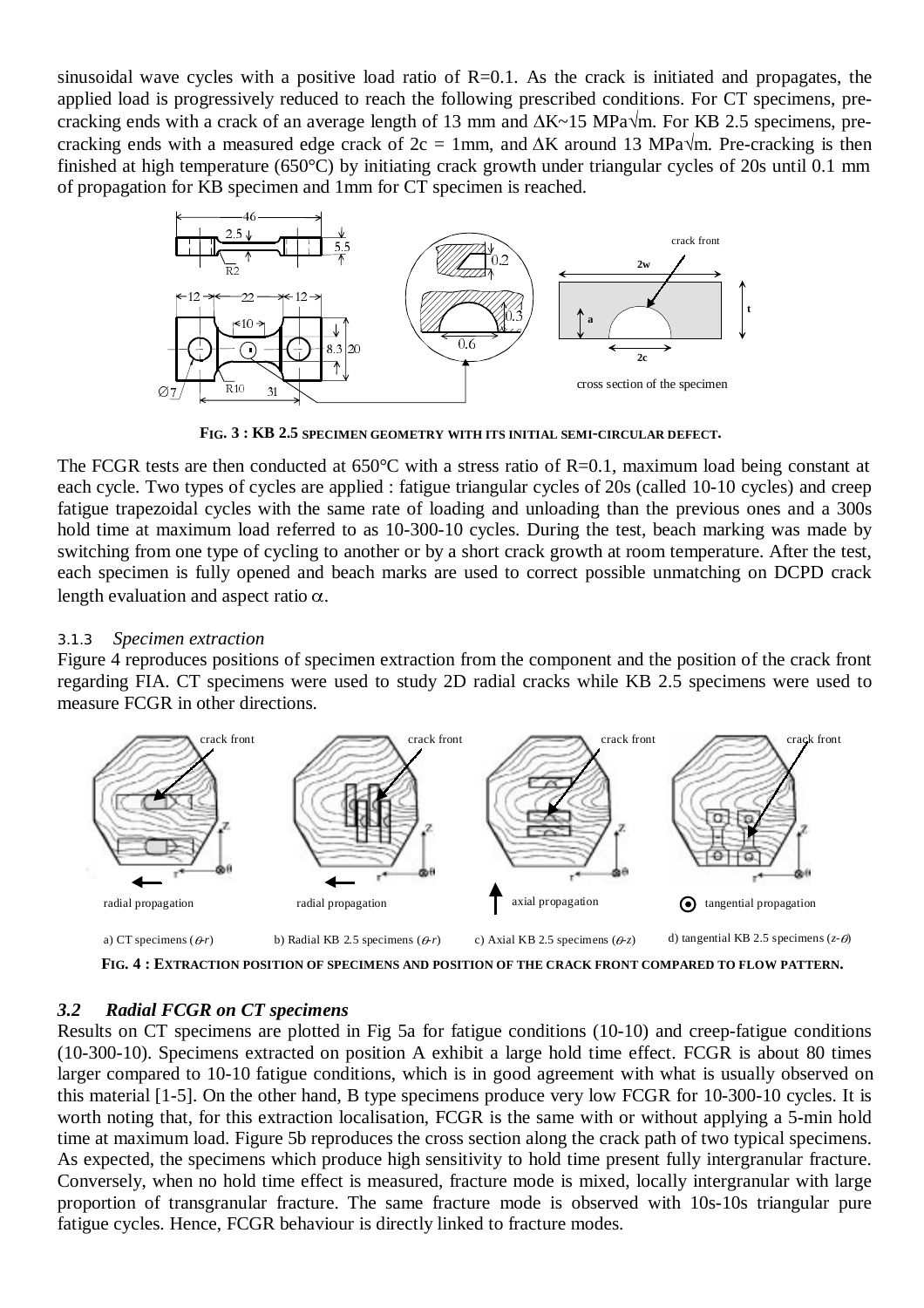

**FIG. 5 : (A) FCGR AT 650°C MEASURED ON CT SPECIMEN AND (B), FRACTURE MODES**



#### *3.3 FCGR on KB 2.5 specimens*

Figure 6 summarises the results obtained on KB 2.5 specimens, depending upon specimen extraction and crack front aspect ratio  $\alpha$ . The extraction position of specimens seems to play a major role on the observed scatter.

Tangential direction KB 2.5 specimens seem to produce the higher rates of crack propagation with a large hold time effect. On the other hand, for the same macroscopic loading and stress ratio, axial KB specimens lead to very low growth rates. For this orientation, very slight differences in FCGR are measured between pure fatigue and creep fatigue cycles.Concerning radial direction KB specimens, the scatter band is larger. Some specimens exhibit high hold time effect while others very slight effect. Finally, for pure fatigue conditions, all the data can be plotted within a factor 3 scatter band, whatever the direction of propagation. Simply note that

tangential orientated cracks produce the higher rates in this scatter band.

Concerning fracture modes, the same comments as those on CT specimens can be made. Fracture is fully intergranular when the higher rates are produced, proportion of transgranular cracking being more and more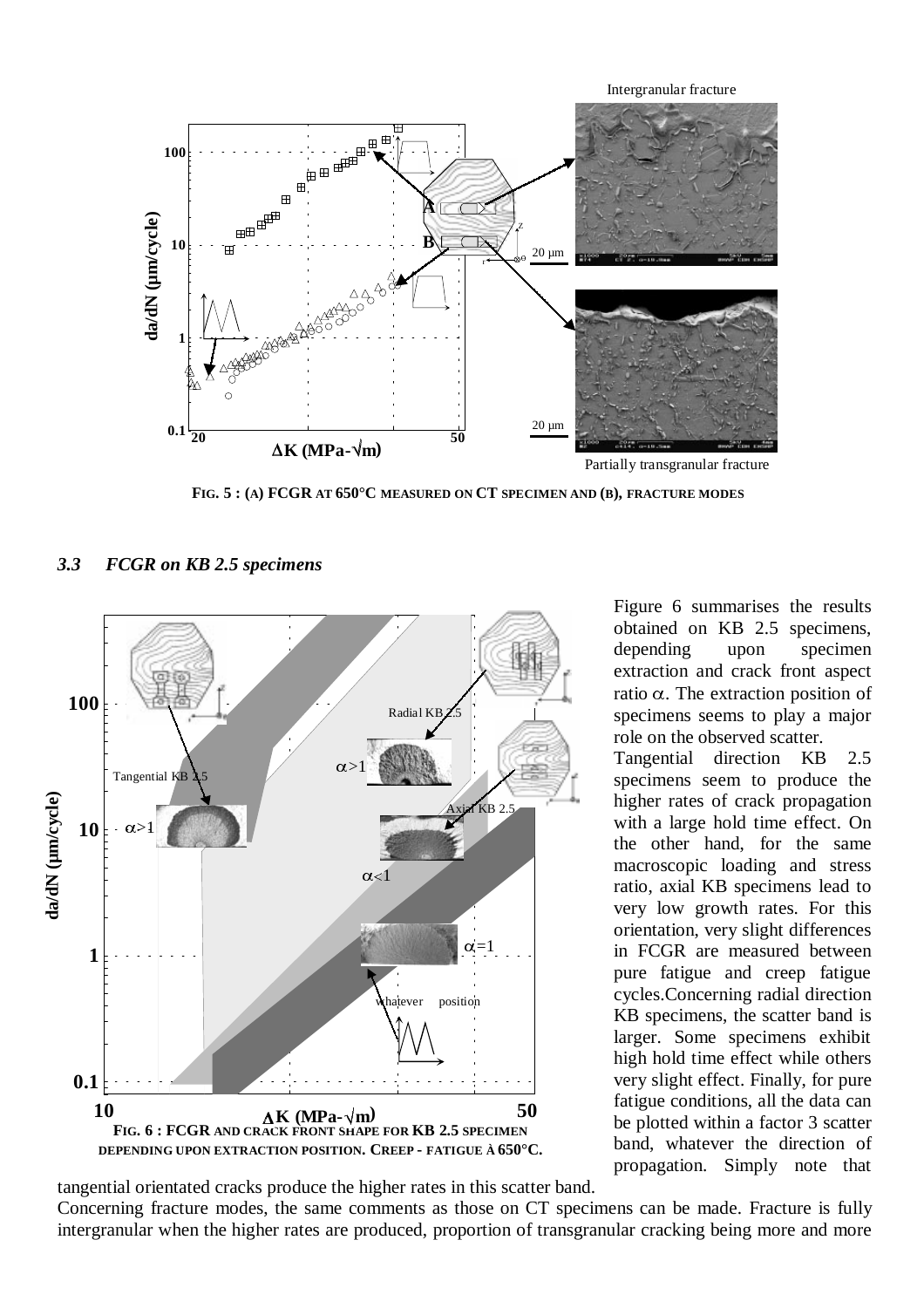important with the decrease of FCGR until reaching the same aspect of pure fatigue conditions (10s-10s cycles). Next section will show more details on fracture modes for the high rates of crack propagation. Another comment should be made about the crack aspect ratio. For pure fatigue conditions (10s-10s cycles), the crack front is very close to a semi-circular shape,  $\alpha = a/c \sim 1$ . For creep fatigue conditions, specimens that produce low FCGR exhibit semi-elliptical shape with  $\alpha$ <1, close to 0.8. On the contrary, a tunnelling effect leading to  $\alpha > 1$ , up to 1.3 for some cases is observed at high crack growth rates.

# **4 DISCUSSION**

### *4.1 2D CT specimens crack front*

The two extreme configurations are shown on figure 7. The crack front is either parallel to the flaw pattern (Fig. 7a), or either perpendicular (Fig. 7b). A simple electrical analogy can be made considering FIA as a stacking of two types of band of matter: one with poor FCG resistance, the other with high FCG resistance, whatever the reason of the differences. Schematic case (a) can be compared to a series connecting and case (b) to a parallel connecting. Hence, for a same volume fraction of "good" and "bad" material, FCGR is higher for case (a) than for case (b), the crack steadily interacting with the material microstructure in the latter case.



Position A specimens reported in figure 5 correspond to diagram 7a and produce higher growth rates than position B specimens, which correspond to diagram 7b. Therefore, a simple conclusion can be drawn : For 2D cracks, FCGR are the higher when the crack front is parallel to flaw pattern than when perpendicular to it. For this case, transgranular fracture seems to be favoured by propagating across the  $\delta$  discs sheets.

#### *4.2 3D KB specimens crack fronts*



Considering radial and axial oriented specimens, the analysis is more complicated for a semi-elliptical crack crossing the FIA, as shown in figure 8. On diagram 8a, at the depth of the crack, the crack front is parallel to the  $\delta$ discs sheets, which should lead to intergranular fracture and high rates. However, near specimen surface, crack front is perpendicular to FIA, which is expected to produce low rates and mixed mode fracture. Diagram 8b shows the opposite configuration. Hence the global growth rate of the crack appears to be difficult to predict.

Figure 8 can also explain the observed differences in crack front aspect ratio  $\alpha$ . For semi-elliptical cracks, several parameters can influence aspect ratio  $\alpha$ . Considering isotropic crack growth material, with no crack closure effect, uniform loading along the crack front  $(\Delta K = cte$  wherever) should theoretically lead to  $\alpha = a/c < 1$ . Taking into account crack closure effects this ratio is close to 1 (see e.g. [7]), slightly decreasing as a/t increases. Environment and fracture modes play a major role as well. When time dependent fracture mode is operating, tunnelling effect can be observed which produces higher growth in the depth of the specimen than on the surface. This has clearly been observed recently on longer cracks in 718 alloy at 600°C [8] : under air conditions, crack profiles adopt a tunnelled shape to reach  $\alpha > 1$  and fracture mode is intergranular. Under high vacuum, crack profile tends to 0.8, the fracture being fully transgranular. This behaviour can be supposed to enhance modification of aspect ratio caused by crack orientation. At the crack depth of case 8a, rapid intergranular fracture occurs which should causes tunnelling effect whereas on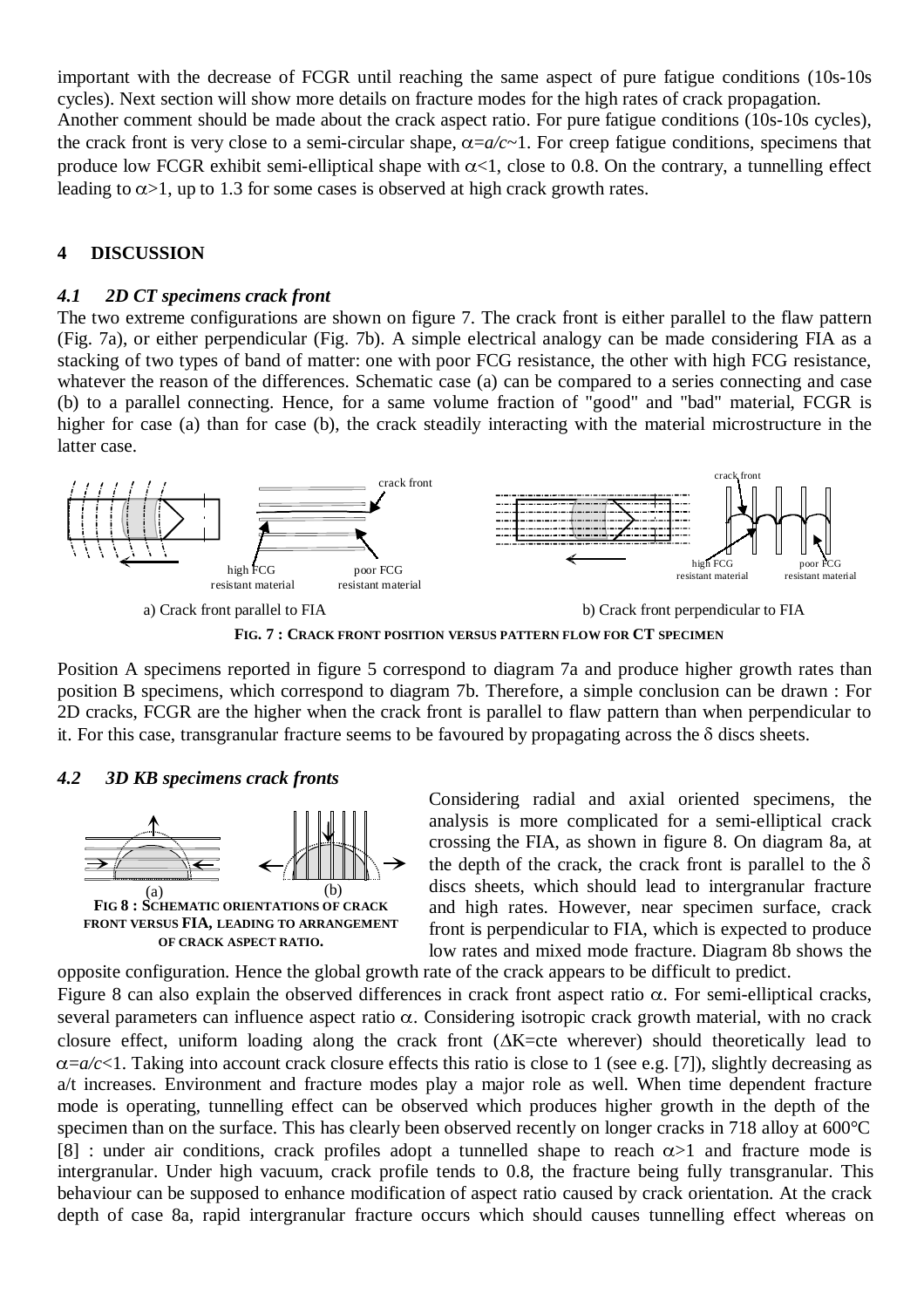surface slow rates are expected. Indeed, for radial KB specimen exhibiting high global rates and this orientation,  $\alpha$  has been shown to be superior to 1.3. The opposite situation of diagram 8b is confirmed by the observation of axial KB crack front, which produced global lower rates and aspect lower ratio  $\alpha$ <1.



The last possible configuration is when crack front is growing between the sheets, as shown on figure 9. Since  $\delta$  precipitates for a large fraction at grain boundaries, crack is then expected to be fully intergranular with high rates. This configuration corresponds to tangential KB specimens. Figure 6 confirms that FCGR is the higher with this orientation while aspect ratio  $\alpha$  is measured close to 1.2. In this case, the crack does not cross FIA sheets, so that

crack tunnelling effect is only due to classical environmental effects.  $\alpha$  values are here comparable to those measured at 600°C [8].

Concerning fracture mode, figure 10 confirms intergranular cracking and the major role of  $\delta$  phase on "guiding" the crack growth. Indeed, broken grain boundaries are covered of cellular  $\delta$ .

Hence  $\delta$  phase orientation and distribution seems to be the most important factor of FIA to consider when dealing with crack growth rates and crack path.



**FIG 10 : CRACK GROWTH BETWEEN FIA SHEETS : FULLY INTERGRANULAR FRACTURE, CRACK PATH GIVEN BY** G **ARRANGEMENT.**

# *4.3 Usefulness of* G *phase in the alloy*

Considering the results of the present study, the question of the usefulness of  $\delta$  phase in alloy 718 regarding FCGR in creep fatigue conditions is still open. Answer seemed to be given by a study on two Direct Aged In 718 discs [9]. In this study, the comparison was made between 2 discs differing only by G phase proportions. It was shown that the disc with the larger proportion of  $\delta$  phase has better resistance to creep initiation and creep-fatigue crack growth. Globular G distribution at grain boundaries seems to have a retardation effect on FCGR and to postpone intergranular crack propagation. That study concluded on the usefulness on  $\delta$  if the proportion of this phase is well controlled.

The present study brings further explanations on this point.  $\delta$  phase plays a complex role on FCG resistance of industrial parts. This paper shows that huge effects on FCGR are induced by the orientation of crack front according to  $\delta$  arrangement. When the crack front is perpendicular to  $\delta$  alignments,  $\delta$  presence is useful leading a change of fracture mode. When the crack grows between  $\delta$  alignments, intergranular fracture is enhanced and FCGR are dramatically high. Hence,  $\delta$  appears to be particularly useful only if its arrangement in the component may allow crack retardation in its critical zones. These observations are not contradictory to those on DA718 discs because in this case, the crack seems to cross G alignments.